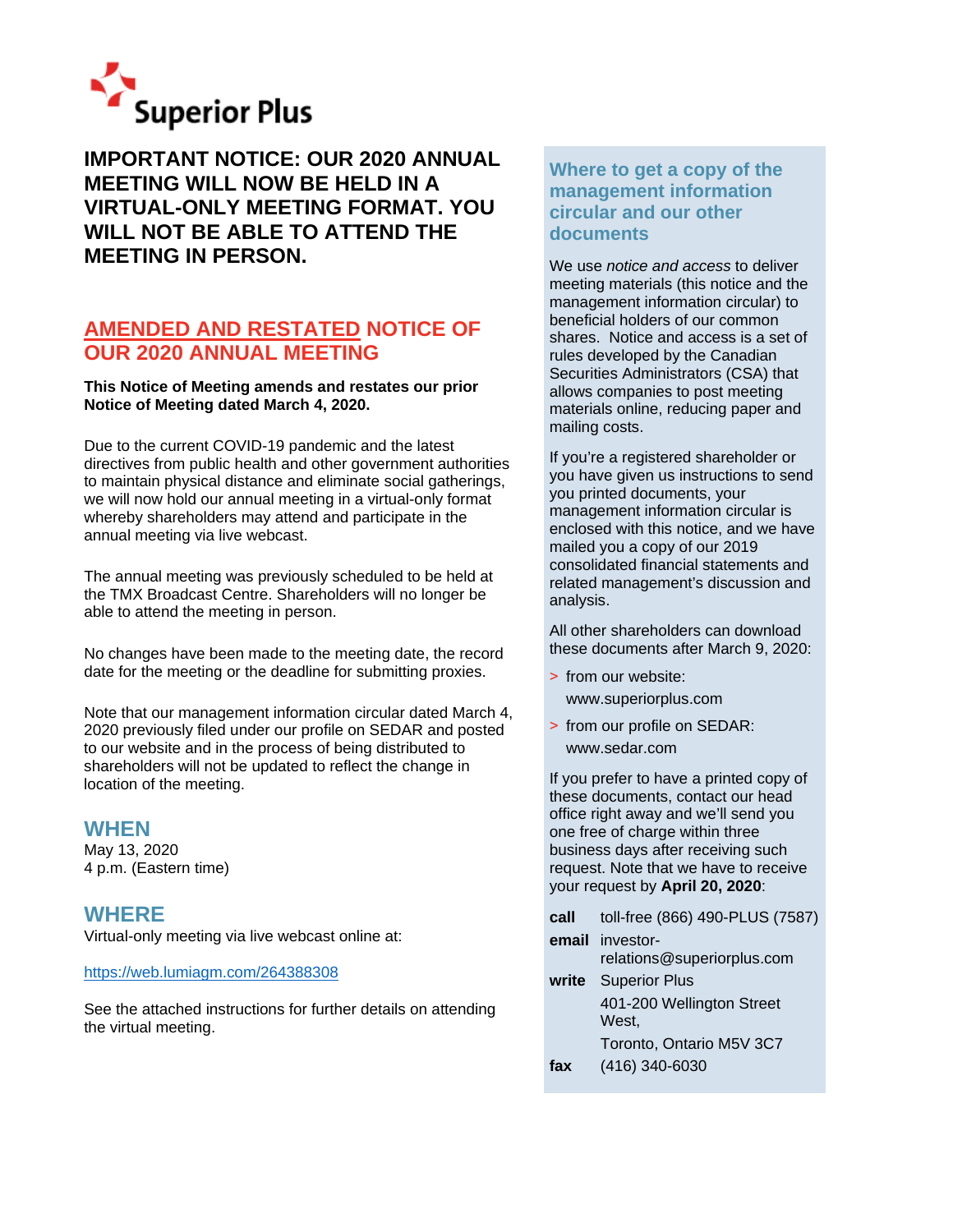# **WHAT THE MEETING WILL COVER**

- > **Receiving** our 2019 consolidated financial statements and the related auditor's report (page 10)
- > **Electing** our directors (page 10)
- > **Appointing** our auditor (page 10)
- > **Voting** on our approach to executive compensation (page 11)
- > **Considering** any other business properly presented at the meeting (page 12)

## **YOUR VOTE IS IMPORTANT**

The management information circular (and the related information provided to shareholders, including this notice and the virtual AGM user guide) tells you about the items of business, who can vote and how you can vote. Please read the materials carefully, and remember to vote.

**Whether or not you plan to attend the virtual meeting, you can still vote in advance by proxy.** Simply complete, date and sign the enclosed proxy or voting instruction form, and mail it in the envelope provided so that it is received no later than 4 p.m. (Eastern time) on May 11, 2020 to: Computershare Trust Company of Canada, Proxy department, 8th floor, 100 University Avenue, Toronto, Ontario M5J 2Y1.

By order of the board,

*"David P. Smith"*

**David P. Smith** Chair of the Board Superior Plus Corp. Toronto, Ontario

March 26, 2020